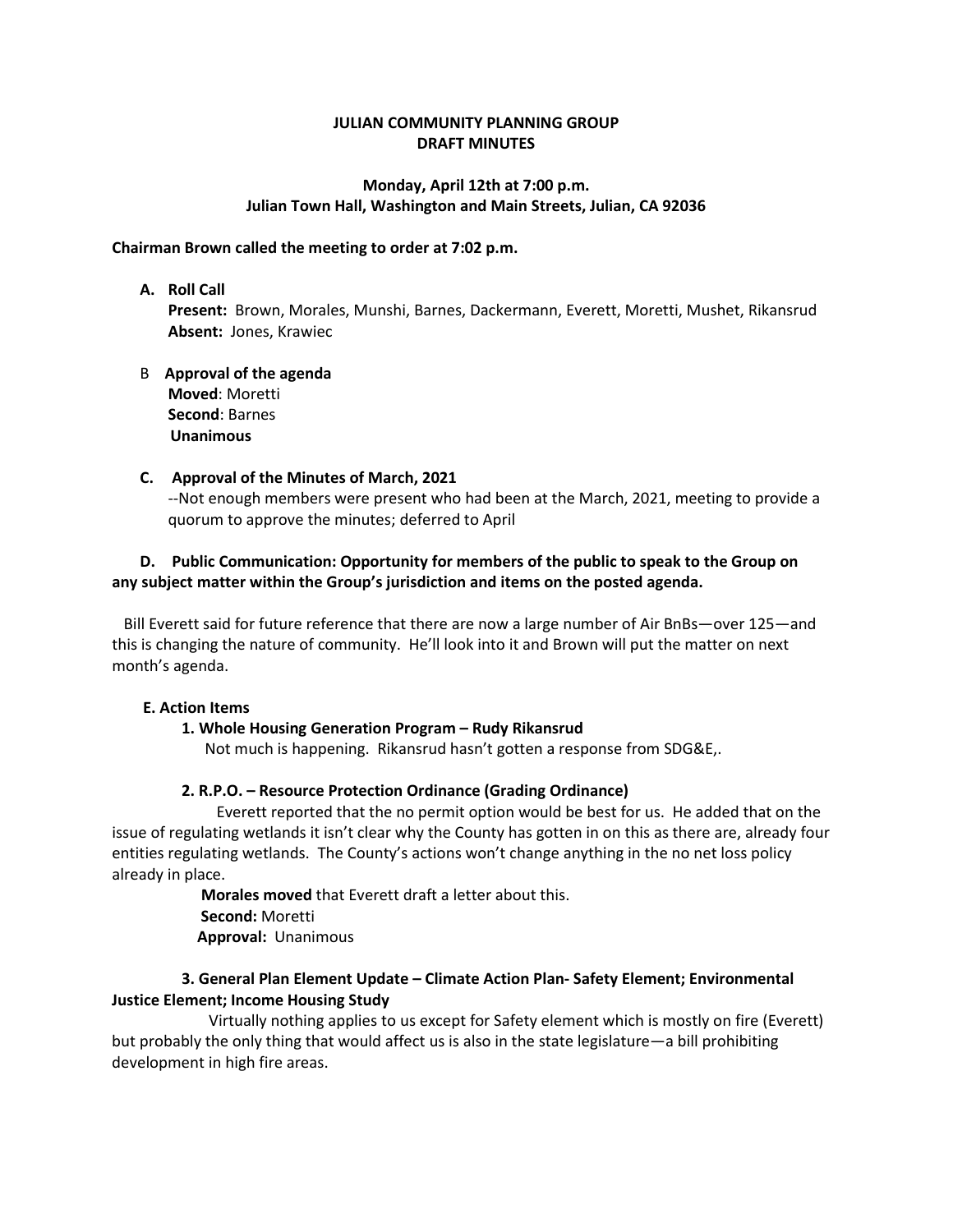#### **4. Gilbert Pritchard – Julian Flag**

Pritchard wasn't present. Matter not considered.

## **5. Confirm Appointments of Pat Brown and Brian Steutel to the ARB**

 **Moved:** Munshi **Second:** Moretti **Approval:** Unanimous

## **6. Expanding JCPG planning area – Munshi**

 Munshi had asked this be put on the agenda because of the growth of Butterfield trailer park with permanent inhabitants. It was suggested Munshi ask inhabitants of the park if they want to be part of the Planning Group Area.

 Eva Hatch of the public spoke on the topic. She was concerned that a registered sex offender is living there. She also asked if the sewer system was adequate not to contaminate the well. She noted that in 2020 there were 85 medical calls to Butterfield out of the 600 or so calls a year for the whole area. Transport to a hospital is a long way from there, tying up the single ambulance in Julian. Six of the calls required a sheriff. She also asked how the community was impacting school system. Generally, she is concerned about how a large low-income development is impacting the greater community.

Munshi will find out about including it in our planning group area.

# **7. Street Resurfacing**

 The County needs a list of priorities. **Barnes moved** that we alter the list we presented to put Eagle Peak first **Second**: Rikansrud **Approval:** Unanimous.

# **8. Site Plan – Calico Cidery (Dana Young); APN 248-160-28 & APN 248-170-28-00;**

## **4200 Highway 78, Julian, 92036**

 They asked for an extension of the site plan, want to increase the use permit so they can have functions.

> **Everett moved** we recommend the County require a traffic study. **Seconded**: Mushet **Approval**: Unanimous.

## **9. Enhancing Wildfire Safety on County Roads**

The Group decided it needs more information. Will leave this on the agenda.

## **F. Group Business - Information**

# **1. Assignment of Tasks Among Planning Group Members/Organization** Brown read out the assignment list.

**2. General Plan Element Update**

No action taken

## **3. Meeting updates**